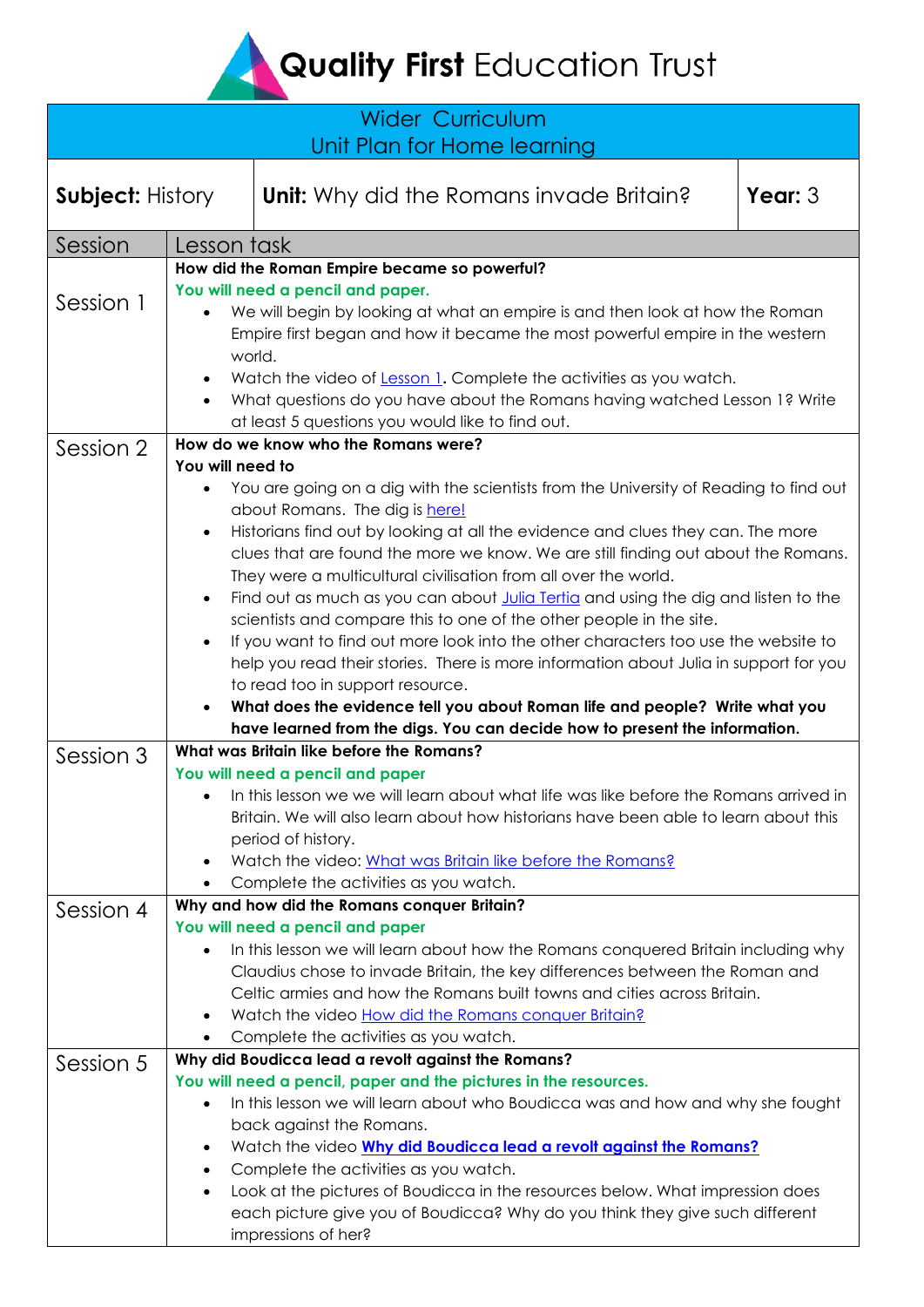| Session 6 | How did the Romans change Britain?                                                                          |  |  |
|-----------|-------------------------------------------------------------------------------------------------------------|--|--|
|           | You will need a pencil, pencil and the information in the resources.                                        |  |  |
|           | We will begin by looking at how the Romans built roads, how they introduced new<br>$\bullet$                |  |  |
|           | methods to keep their towns and cities clean and how the Romans governed                                    |  |  |
|           | Britain.                                                                                                    |  |  |
|           | Watch the video How did the Romans change Britain?                                                          |  |  |
|           | Complete the activities as you watch.<br>$\bullet$                                                          |  |  |
|           | By its very design, the Roman Empire was multicultural. Through trade, logistical or<br>$\bullet$           |  |  |
|           | military movements, civilian migrations, both voluntary and forced, people                                  |  |  |
|           | travelled within the Empire, and by the 3 <sup>rd</sup> century AD, there is evidence of the first          |  |  |
|           | African people making their way to Britain.                                                                 |  |  |
|           | Read the information below about Ivory Bangle Lady. Answer the questions<br>$\bullet$                       |  |  |
|           | below.                                                                                                      |  |  |
| Session 7 | Why did the Romans leave Britain and what was life like when they left?<br>You will need a pencil and paper |  |  |
|           |                                                                                                             |  |  |
|           | We will look at the reasons for the collapse of the Roman Empire and how life                               |  |  |
|           | continued in Britain and how Roman Britain impacts on us today.                                             |  |  |
|           | Watch the video Why did the Romans leave Britain?<br>$\bullet$                                              |  |  |
|           | Watch the video <u>In what ways did Britain remain the same after the Roman</u><br>$\bullet$                |  |  |
|           | invasion?                                                                                                   |  |  |
|           | Complete the activities as you watch.                                                                       |  |  |

## **Session Resources**

## **Session 4:**